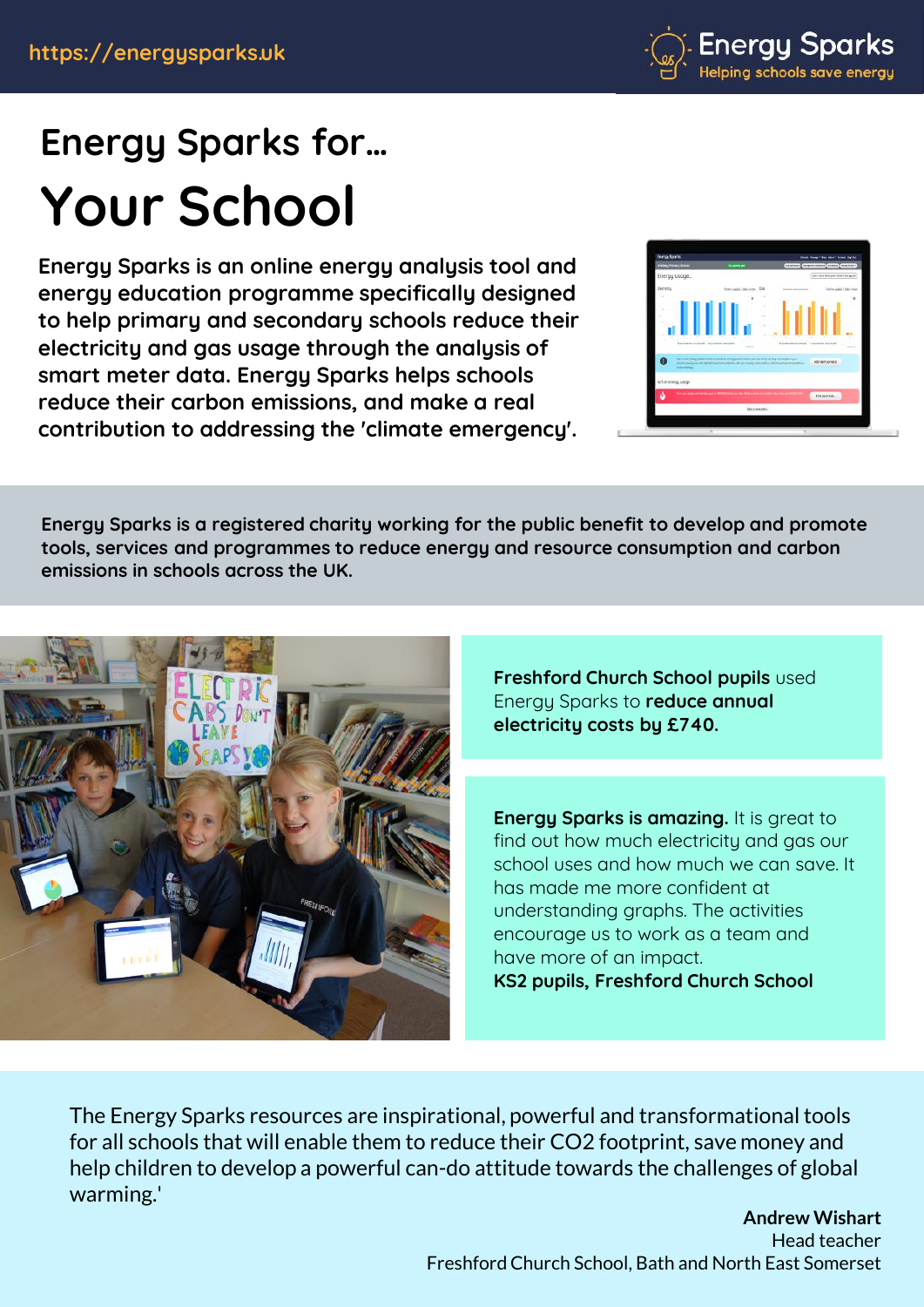



# **How Energy Sparks can help your school**

Using smart meter data, Energy Sparks will show you how much energy your school is using each day. Pupils, staff and community volunteers can use this information to help your school to save energy, and help protect the environment.

Energy Sparks has over 70 energy related activities which pupils can participate in through eco-teams or class based learning. Schools gain points for completing activities and these contribute to a scoreboard where pupils can compete with other schools providing extra motivation to save more energu.

## **Notification of changes in energy consumption**

Energy Sparks provides online, email and text notification of changes in energy consumption with recommended energy saving actions tailored just for your school. Suggested energy saving interventions and capital investments are prioritised for each school to maximise cost and energy savings.

| YOU ENTERT WAS ARRESTED FOR DESIGNATION OF THE CONTRACTOR CONTRACTOR CONTRACTOR<br>E<br>surg, average density means |                         |        |                    |                      |
|---------------------------------------------------------------------------------------------------------------------|-------------------------|--------|--------------------|----------------------|
|                                                                                                                     | Restite origining abst. |        |                    |                      |
| Energy soving opportunities                                                                                         | Template paints. They   |        | <b>fugest</b>      |                      |
| key darlinging powering ft."                                                                                        | <b>SBLue</b>            | $\sim$ | Final              |                      |
| <b>Harmer and The monet Lenned</b>                                                                                  | HA dans                 | 4.90   | I jane il scottino | <b>BREAK DATE</b>    |
| Personal and concern and in this are the minimum and an analyze the concern of the analyze.                         | Hillian - St            |        | Also 1             | <b>But an excel.</b> |
| This project and references in a con-                                                                               | Little or for           |        | hings.             | Fox as your          |
| American profit makes the property state and if                                                                     | MAR (per 1) The         |        | <b>Krist</b>       | to a series'.        |
| <b>DOLL</b>                                                                                                         |                         |        |                    |                      |
|                                                                                                                     |                         |        |                    |                      |

| St Marks C of E School                                                                                                                                                      | floshbeards - Manage School +          |
|-----------------------------------------------------------------------------------------------------------------------------------------------------------------------------|----------------------------------------|
| Your school has used 210,000 lowls of electricity in the last year.<br>This is the electricity used by<br>79 UK homes in a year.<br>First out how much evergy has been used | Characterista Inch<br><b>Telephone</b> |
| Things to do:                                                                                                                                                               |                                        |

#### **Automatic charting, analysis and advice**

Energy Sparks analysis focuses on low cost measures which can help schools save energy and fight climate change. On average 50% of gas and electricity is consumed at schools when they are closed and the buildings are unoccupied. Energy Sparks highlights opportunities for energy saving at at your own school through behaviour change, reducing out of hours use, better boiler controls, and purchasing more energy efficient equipment.

#### **If you have any questions about Energy Sparks then please email us at hello@energysparks.uk** You can also contact us via social media:  $\bullet$  @energysparks **[4]** @EnergySparksUK

Energy Sparks is a registered charity in England and Wales, registration 1189273. Our services are currently funded by the OVO Foundation. and the Department of Business, Energy and Industrial Strategy.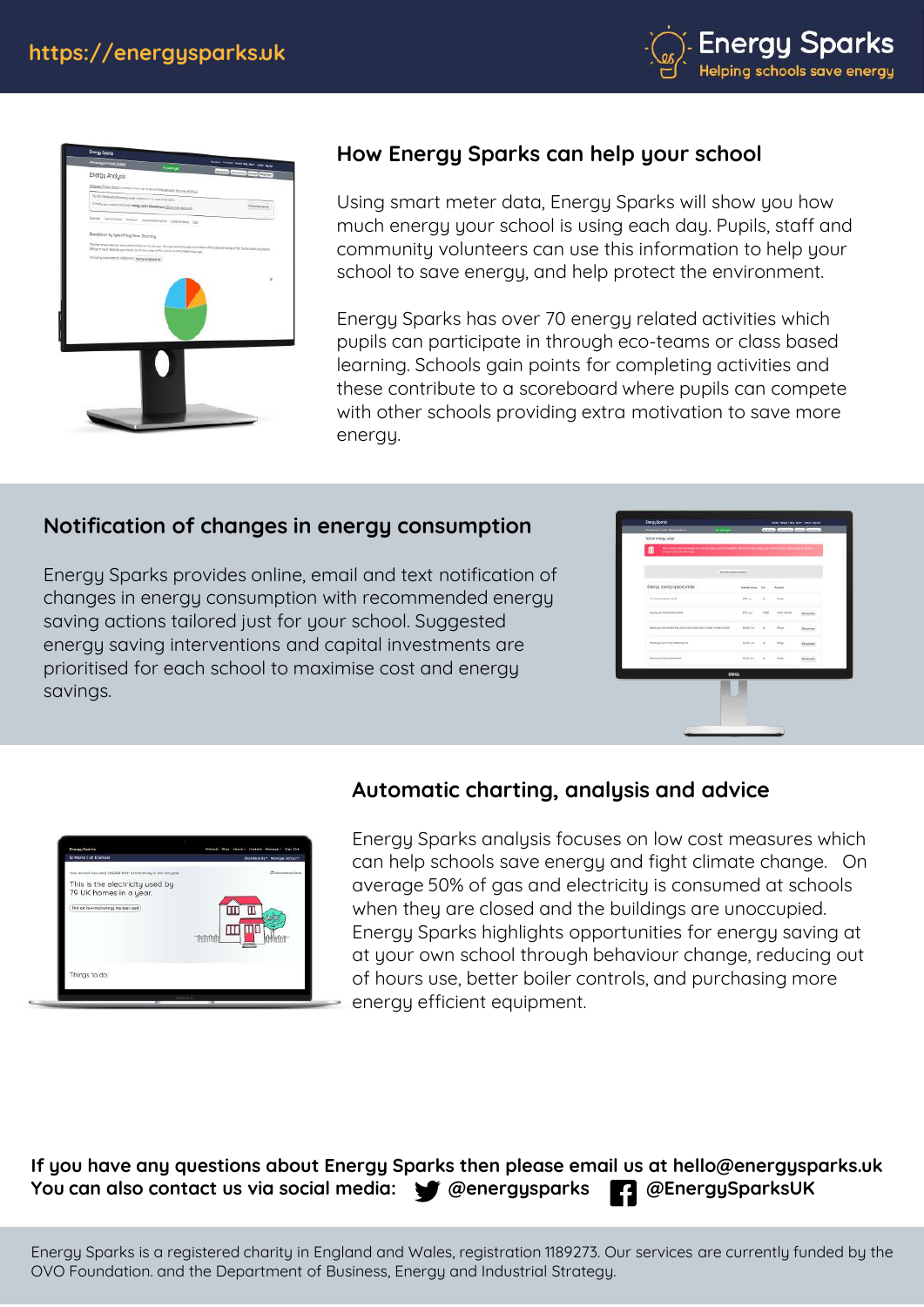

# **Energy Sparks for… Teachers**

**Energy Sparks provides extensive support to teachers and eco-teams in learning about energy and climate change within the context of your own school.**

- Eco-team and curriculum linked energy saving activities.
- Energy related lesson plans and downloadable resources.
- Support for pupils in designing and carrying out experiments to monitor energy related data and behaviour patterns at school.

| <b>Enalted Sports</b>                                                                          |                                                  | Name: Printers cleans and player power that he<br>anon an ann                                                                                                                                                                                                                                                                                                                                                                                                                                                            |
|------------------------------------------------------------------------------------------------|--------------------------------------------------|--------------------------------------------------------------------------------------------------------------------------------------------------------------------------------------------------------------------------------------------------------------------------------------------------------------------------------------------------------------------------------------------------------------------------------------------------------------------------------------------------------------------------|
| <b>BARSHIPPI GAN STORE</b>                                                                     | <b>Harry</b>                                     | Current manager areas program                                                                                                                                                                                                                                                                                                                                                                                                                                                                                            |
| Energy Usoge.                                                                                  |                                                  |                                                                                                                                                                                                                                                                                                                                                                                                                                                                                                                          |
| <b>FORSY</b>                                                                                   | competition and the                              | <b>RASKY saids / Bill Inner</b>                                                                                                                                                                                                                                                                                                                                                                                                                                                                                          |
| ٠                                                                                              |                                                  |                                                                                                                                                                                                                                                                                                                                                                                                                                                                                                                          |
| $\frac{1}{2} \left( \frac{1}{2} \right) \left( \frac{1}{2} \right) \left( \frac{1}{2} \right)$ |                                                  |                                                                                                                                                                                                                                                                                                                                                                                                                                                                                                                          |
|                                                                                                |                                                  |                                                                                                                                                                                                                                                                                                                                                                                                                                                                                                                          |
|                                                                                                |                                                  |                                                                                                                                                                                                                                                                                                                                                                                                                                                                                                                          |
|                                                                                                |                                                  |                                                                                                                                                                                                                                                                                                                                                                                                                                                                                                                          |
| \$1,000 miles, \$1,000 miles.                                                                  | <b>Service</b>                                   | <b>Associate contents Associate Grande</b><br>$\frac{1}{2} \left( \frac{1}{2} \right) \left( \frac{1}{2} \right) \left( \frac{1}{2} \right) \left( \frac{1}{2} \right) \left( \frac{1}{2} \right) \left( \frac{1}{2} \right) \left( \frac{1}{2} \right) \left( \frac{1}{2} \right) \left( \frac{1}{2} \right) \left( \frac{1}{2} \right) \left( \frac{1}{2} \right) \left( \frac{1}{2} \right) \left( \frac{1}{2} \right) \left( \frac{1}{2} \right) \left( \frac{1}{2} \right) \left( \frac{1}{2} \right) \left( \frac$ |
|                                                                                                |                                                  |                                                                                                                                                                                                                                                                                                                                                                                                                                                                                                                          |
| Actor-chickenses                                                                               |                                                  |                                                                                                                                                                                                                                                                                                                                                                                                                                                                                                                          |
|                                                                                                | <b>All and Commercial Services</b>               | Trentras.                                                                                                                                                                                                                                                                                                                                                                                                                                                                                                                |
|                                                                                                |                                                  |                                                                                                                                                                                                                                                                                                                                                                                                                                                                                                                          |
|                                                                                                | <b>WIND CONTRACTOR IN EXPLORATION CONTRACTOR</b> |                                                                                                                                                                                                                                                                                                                                                                                                                                                                                                                          |
| <b>STATISTICS</b><br>۵                                                                         |                                                  |                                                                                                                                                                                                                                                                                                                                                                                                                                                                                                                          |
|                                                                                                |                                                  | <b>Front two</b>                                                                                                                                                                                                                                                                                                                                                                                                                                                                                                         |
|                                                                                                |                                                  |                                                                                                                                                                                                                                                                                                                                                                                                                                                                                                                          |
|                                                                                                |                                                  |                                                                                                                                                                                                                                                                                                                                                                                                                                                                                                                          |
|                                                                                                |                                                  |                                                                                                                                                                                                                                                                                                                                                                                                                                                                                                                          |

"The Energy Sparks website is very easy to use, and the children have found it interesting to measure how energy is used differently in different parts of the school… The children are motivated by the competitive element as well as the desire to save money and energy…"

#### **Warrick Barton**

Headteacher Pensford Primary Schools, Bath and NE Somerset

# **Built-in activities**

Energy Sparks has an extensive list of built-in energy related activities and lesson plans from which you can choose. These

- are categorised by:<br>• Education level (Ke **Education** level (Key stages) .
	- **Subject** (English, Maths, Science, Design & Technology, etc.)
- **Topic Climate change, Earth and atmosphere, Energy, etc.)**<br> **Topic** (Climate change, Earth and atmosphere, Energy, etc.) .
- **Timescale**

The majority of the activities and lesson plans are within the context of your school and make use of the extensive charting and analysis of your school's smart meter data provided on the website.

Completed activities or lessons can be recorded on the website for which your school will gain points. These points contribute to a scoreboard where you can compare your progress against other schools locally and nationally..

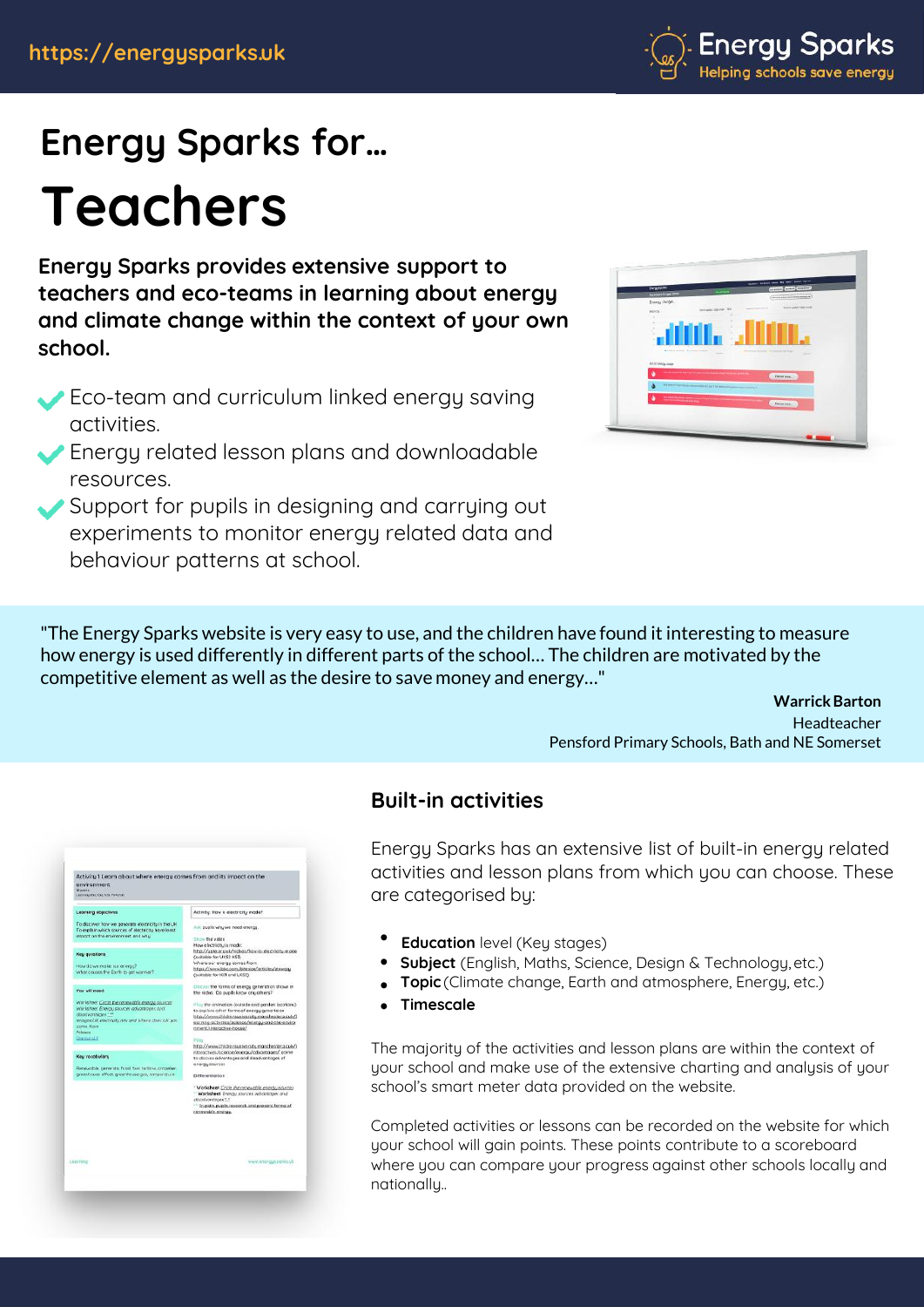

#### **Teacher's dashboards**

#### **The starting point for teachers using Energy Sparks is the 'Teacher's Dashboard' which is specific to your school.**

This provides a focal point for your energy related teaching. including:<br>• Charts

- **Charts:** showing your school's recent gas and electricity use.
- **Alerts:** highlighting recent significant changes in your energy use, and hints and tips on how to reduce your energy consumption. **Suggested lessons and activities:** to make choosing a lesson plan or **Suggested lessons and activities:** to make choosing a lesson plan or .
- eco-team project easy, the dashboard provides a list of suggested activities. These are contextual to the time of year or a recent change that Energy Sparks has noticed in your energy usage. activities. These are contextual to the time of<br>that Energy Sparks has noticed in your energy<br>A **timeline** of completed activities and actions.
- 

"The website is a great resource for adults and children with activities and data which allow children to apply their mathematical and scientific skills and knowledge.

**I would highly recommend to any other school."**

**Jennie Nixon** Head of School Whiteways Primary School, Sheffield

### **Pupil's dashboard**

#### **Energy Sparks has a separate dashboard designed for school pupils, which presents energy information in a more pupil friendly manner.**

The content is focused on encouraging pupils to actively engage in promoting energy saving in the school and take part in energy saving activities. The dashboard aims to provide them with a greater understanding of energy and climate change.

Energy facts are introduced to help pupils understand the energy, monetary or climate impact of energy use within their school.

Support for pupils is provided in designing and carrying out experiments to monitor energy related data and behaviour patterns at school.

**Freshford Church School** used energy information provided by Energy Sparks to **reduce annual electricity costs by £740.**

**Whiteways Primary School** used energy information provided by Energy Sparks to **save 35% in annual gas use.**

**Stanton Drew Primary School**  used Energy Sparks to **reduce storage heater costs by 28%.** 

**If you have any questions about Energy Sparks then please email us at hello@energysparks.uk** You can also contact us via social media:  $\bullet$  @energysparks **@EnergySparksUK** 



Energy Sparks is a registered charity in England and Wales, registration 1189273. Our services are currently funded by the OVO Foundation. and the Department for Business, Energy and Industrial Strategy.